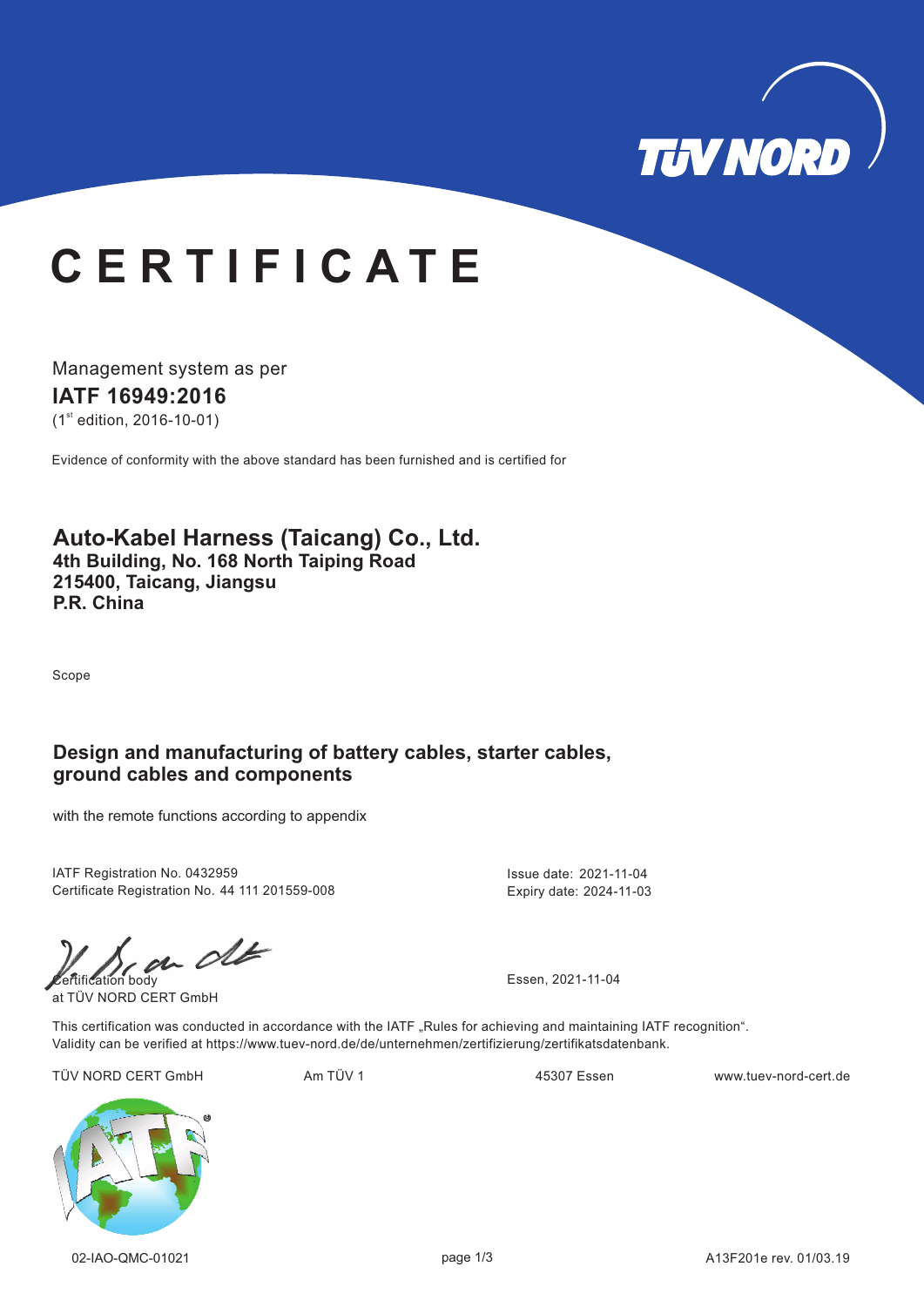

# **C E R T I F I C A T E**

Appendix to IATF Registration No. 0432959 Certificate Registration No. 44 111 201559-008

## **IATF 16949: 16 20**

 $(1<sup>st</sup>$  edition, 2016-10-01)

## **Remote Functions Function**

Auto-Kabel Management GmbH Im Grien 1 79688 Hausen im Wiesental **Germany** 

Auto-Kabel Management GmbH Hamburgring 42 41179 Mönchengladbach **Germany** 

Auto-Kabel Management GmbH Kolumbusstraße 15 71063 Sindelfingen **Germany** 

Auto-Kabel Management GmbH Betriebsstätte München Frankfurter Ring 193a München 80807 Germany

Contract review Customer service Finance Information technologies Marketing Policy making Process design Product design Production equipment development Purchasing Quality system management **Training** 

Customer service Laboratory R&D Sales Supplier management

Contract review Customer service Product design Sales

Contract review Customer service Product design Sales Warranty management

This certification was conducted in accordance with the IATF "Rules for achieving and maintaining IATF recognition". Validity can be verified at https://www.tuev-nord.de/de/unternehmen/zertifizierung/zertifikatsdatenbank.

TÜV NORD CERT GmbH Am TÜV 1 www.tuev-nord-cert.de 45307 Essen